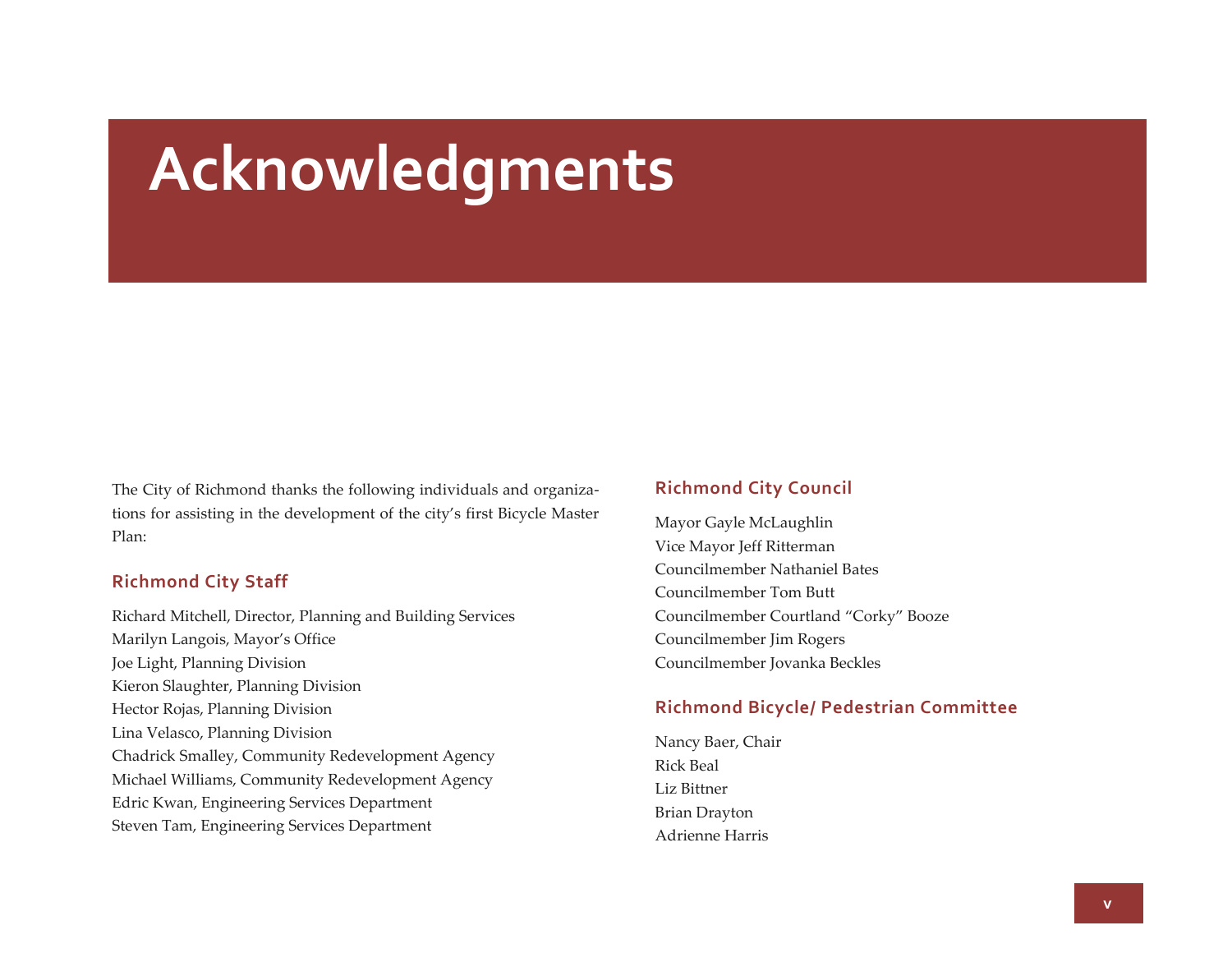Miriam Joscelyn Catalin Kaser Bill PinkhamRaul Ramirez Debbie Richerson Coirre Riley Tony Sustak

### **Trails for Richmond Action Committee**

Bruce Bayaert Bruce Brubaker

# **Plan Prepared By**

Fehr & Peers Eisen|Letunic

# **Cover Photo Credit**

Wheelin' in the Watershed Event Co‐sponsored by Outdoor Afro and East Bay Regional Parks District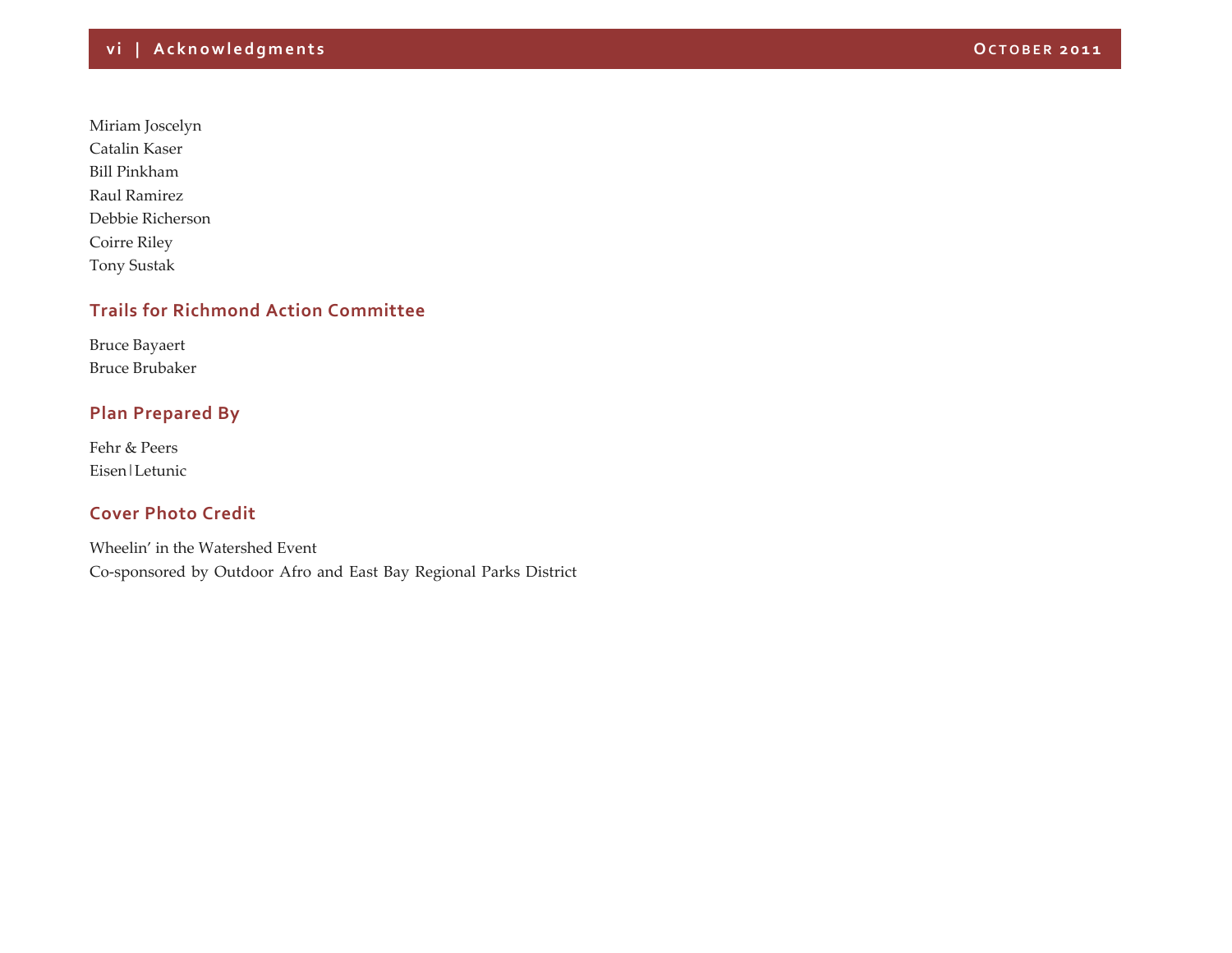# **List of Acronyms**

Below are some of the acronyms used in the Bicycle Master Plan:

| <b>ADA</b>   | American with Disabilities Act                   |
|--------------|--------------------------------------------------|
| <b>BMP</b>   | (Richmond) Bicycle Master Plan                   |
| <b>BPAC</b>  | (Richmond) Bicycle/Pedestrian Advisory Committee |
| <b>BTA</b>   | <b>Bicycle Transportation Account</b>            |
| <b>CBN</b>   | (Contra Costa) Countywide Bicycle Network        |
| <b>CCTA</b>  | Contra Costa Transportation Authority            |
| <b>EBRPD</b> | <b>East Bay Regional Park District</b>           |
| <b>MTC</b>   | Metropolitan Transportation Commission           |
| <b>RCRA</b>  | <b>Richmond Community Redevelopment Agency</b>   |
| <b>TRAC</b>  | <b>Trails for Richmond Action Committee</b>      |